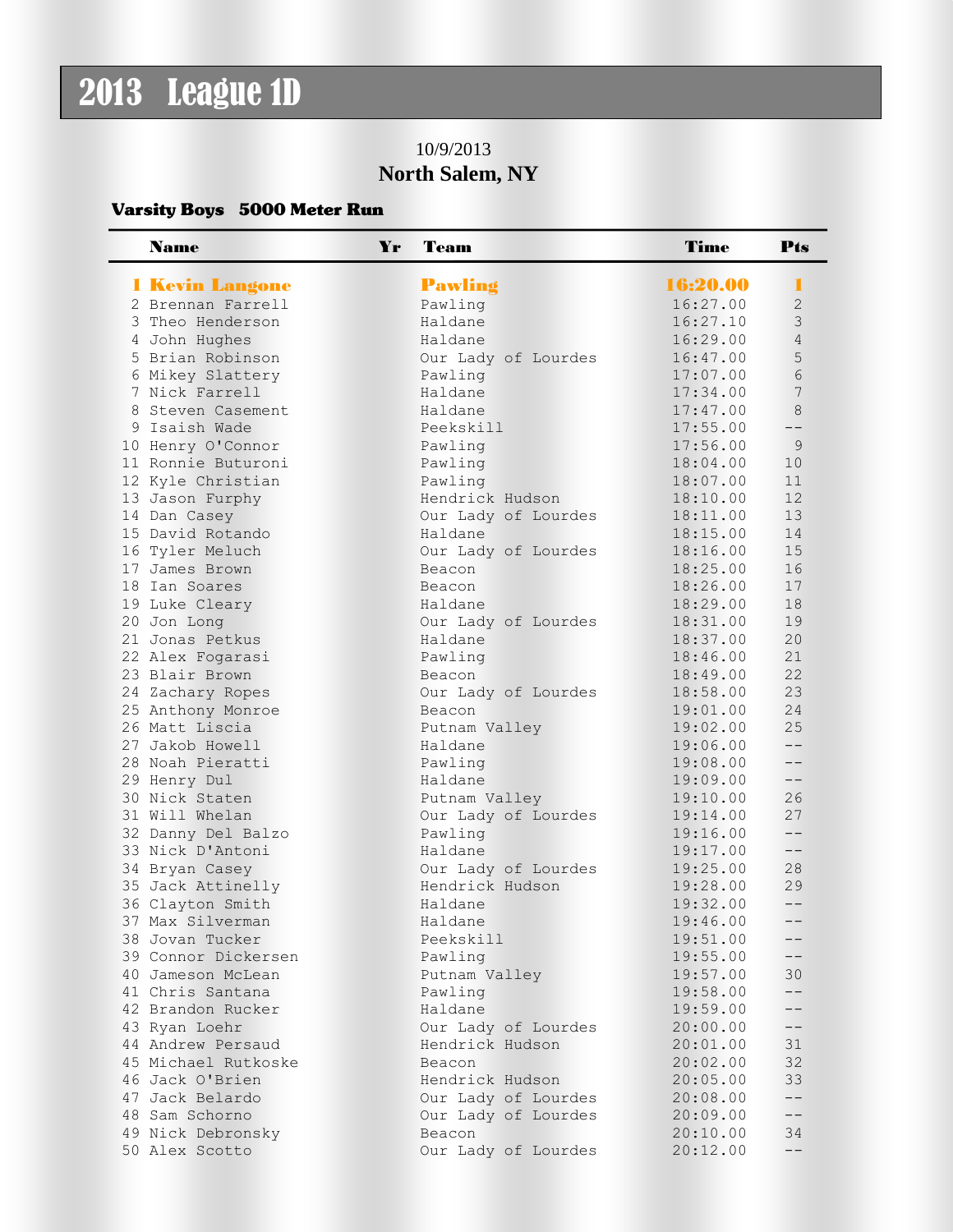51 Alfredo Marin 52 Philip Tullo 53 Yoshi Abe 54 Andrew Lam 55 Nolan Shea 56 David Hamel 57 Brendan Hamel 58 Daniel Forero 59 Luke Martin 60 Andy Mechalakos 61 Jayen Lare 62 Noah Cohen 63 Patrick McGovern 64 Jack Kelly 65 Sean Michael 66 Kevin Hayes 67 Dylan Oliva 68 Phil O'connor 69 Jonathan Antonio 70 Stanley Fray 71 Ethan Burgos 72 Richard Kish 73 Dominic Costa 74 Nick Digilio 75 James Trend 76 Chance Fiduccia 77 Gregory Fucheck 78 Jeason Yung 79 John Harrington 80 Eli Avellino 81 Jayson Joseph 82 Peter Duffy 83 Connor Cronin 84 Justin Hahn 85 Dimitri Tomias 86 Michael Gabrielsen 87 Anthony Thomposn 88 Russ Lando 89 Adrian Walker 90 Mikey Robertin 91 Ray Morris 92 Dylan Auth 93 Ian Kidd 94 Eric Hamm 95 Will Israel 96 Dylan Gambardella 97 Nicholas Burgos 98 Matthew Dowd 99 Willaim Adkins

| Haldane             | 20:15.00 | -- |
|---------------------|----------|----|
| Our Lady of Lourdes | 20:22.00 | -- |
| Putnam Valley       | 20:25.00 | 35 |
| Our Lady of Lourdes | 20:26.00 | -- |
| Haldane             | 20:28.00 | -- |
| Haldane             | 20:38.00 | -- |
| Haldane             | 20:44.00 | -- |
| Hendrick Hudson     | 20:53.00 | 36 |
| Our Lady of Lourdes | 20:55.00 | -- |
| Haldane             | 21:03.00 | -- |
| Beacon              | 21:06.00 | 37 |
| Hendrick Hudson     | 21:06.10 | 38 |
| Hendrick Hudson     | 21:08.00 | 39 |
| Our Lady of Lourdes | 21:08.10 | -- |
| Our Lady of Lourdes | 21:15.00 | -- |
| Hendrick Hudson     | 21:20.00 | -- |
| Pawling             | 21:22.00 | -- |
| Our Lady of Lourdes | 21:32.00 | -- |
| Our Lady of Lourdes | 22:06.00 | -- |
| Hendrick Hudson     | 22:22.00 | -- |
| Beacon              | 22:23.00 | -- |
| Beacon              | 22:26.00 | -- |
| Hendrick Hudson     | 22:46.00 | -- |
| Our Lady of Lourdes | 22:49.00 | -- |
| Hendrick Hudson     | 22:50.00 | -- |
| Beacon              | 22:58.00 | -- |
| Hendrick Hudson     | 23:00.00 | -- |
| Pawling             | 23:01.00 | -- |
| Our Lady of Lourdes | 23:08.00 | -- |
| Hendrick Hudson     | 23:11.00 | -- |
| Peekskill           | 23:23.00 | -- |
| Haldane             | 23:26.00 | -- |
| Putnam Valley       | 23:37.00 | 40 |
| Peekskill           | 24:18.00 | -- |
| Putnam Valley       | 24:31.00 | 41 |
| Hendrick Hudson     | 24:36.00 | -- |
| Beacon              | 24:42.00 | -- |
| Our Lady of Lourdes | 24:47.00 | -- |
| Beacon              | 24:53.00 | -- |
| Beacon              | 25:10.00 | -- |
| Hendrick Hudson     | 25:16.00 |    |
| Haldane             | 25:35.00 |    |
| Beacon              | 25:41.00 |    |
| Hendrick Hudson     | 26:05.00 |    |
| Putnam Valley       | 26:05.10 | 42 |
| Hendrick Hudson     | 26:15.00 | -- |
| Beacon              | 30:09.00 |    |
| Beacon              | 30:11.00 |    |
| Our Lady of Lourdes | 31:40.00 |    |
|                     |          |    |

## Team Scores

|                                                                 | <b>Total</b> 1 2 3 4 |               |                  |  | 5 <sup>1</sup> | *6 | $*7$ |
|-----------------------------------------------------------------|----------------------|---------------|------------------|--|----------------|----|------|
| 1 Pawling                                                       | <b>28</b>            | 1 2 6 9 10 11 |                  |  |                |    | 21   |
| <b>Total Time: 1:25:54</b><br>Average: 17:10.80 1-5 Split: 1:44 |                      |               |                  |  |                |    |      |
| 2 Haldane                                                       | 36 <sup>1</sup>      |               | 3 4 7 8 14 18 20 |  |                |    |      |
| Total Time: 1:26:33                                             |                      |               |                  |  |                |    |      |
| Average: 17:18.42 1-5 Split: 1:48                               |                      |               |                  |  |                |    |      |